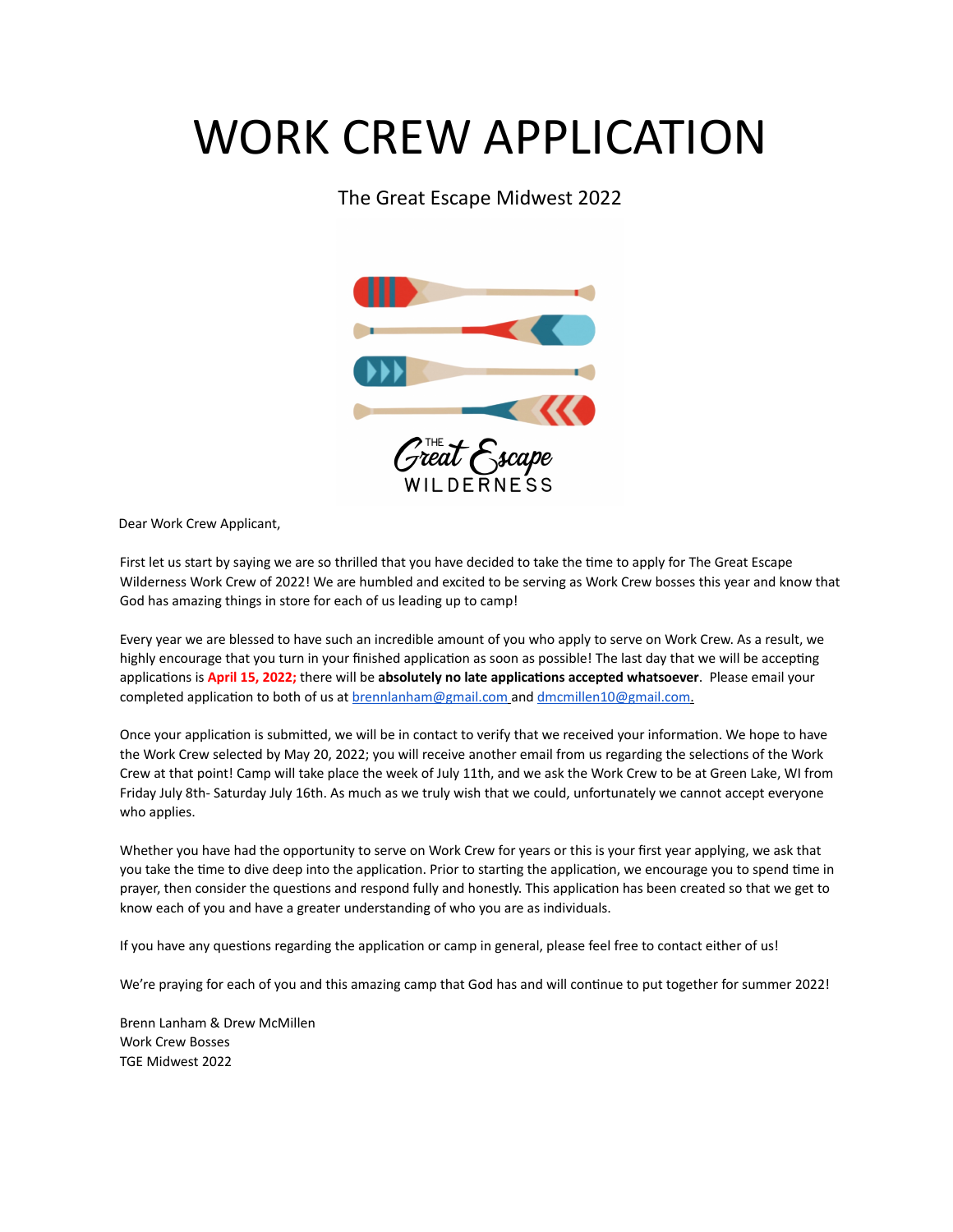|                                                                                                                                                                                                                              | The Great Escape Midwest 2022 |  |  |
|------------------------------------------------------------------------------------------------------------------------------------------------------------------------------------------------------------------------------|-------------------------------|--|--|
| Date: __________________                                                                                                                                                                                                     |                               |  |  |
|                                                                                                                                                                                                                              |                               |  |  |
|                                                                                                                                                                                                                              |                               |  |  |
| Gender: □ Male □ Female                                                                                                                                                                                                      |                               |  |  |
| Grade for Fall 2022: $\Box$ H.S. Jun. $\Box$ H.S. Sen. $\Box$ College Fresh. $\Box$ College Soph.                                                                                                                            |                               |  |  |
| □ College Jun. □ College Sen. □ Other                                                                                                                                                                                        |                               |  |  |
|                                                                                                                                                                                                                              |                               |  |  |
|                                                                                                                                                                                                                              |                               |  |  |
|                                                                                                                                                                                                                              |                               |  |  |
|                                                                                                                                                                                                                              |                               |  |  |
|                                                                                                                                                                                                                              |                               |  |  |
|                                                                                                                                                                                                                              |                               |  |  |
|                                                                                                                                                                                                                              |                               |  |  |
| T-shirt Size: $\Box$ S $\Box$ M                                                                                                                                                                                              |                               |  |  |
| <b>Please Check All That Apply:</b>                                                                                                                                                                                          |                               |  |  |
| I have experience in:                                                                                                                                                                                                        |                               |  |  |
|                                                                                                                                                                                                                              |                               |  |  |
|                                                                                                                                                                                                                              |                               |  |  |
| □ Art/Set Experience. When/Where? The access of the set of the set of the set of the set of the set of the set of the set of the set of the set of the set of the set of the set of the set of the set of the set of the set |                               |  |  |
| □ Tech. If so, please explain what what experience you have with photography/film/software                                                                                                                                   |                               |  |  |
| programs/                                                                                                                                                                                                                    |                               |  |  |
|                                                                                                                                                                                                                              |                               |  |  |

□ I am a **certified** lifeguard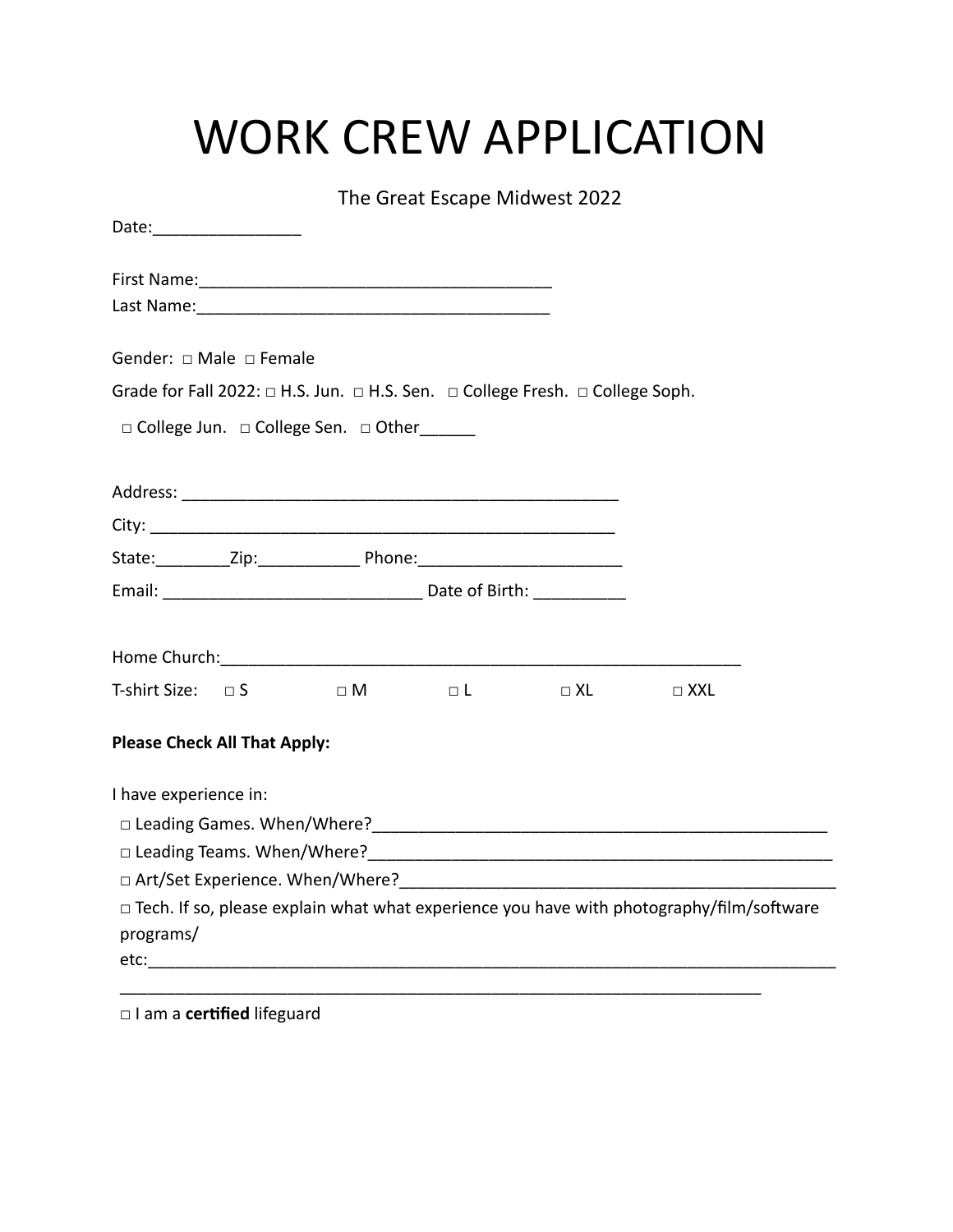I would like to:

□ Serve on the Recreation Team

- □ Game Leader
- □ Team Leader
- □ No preference
- □ Serve on the Tech Team

□ Help with Housing/Administration Organization

- □ Help in the Auditorium/Set Design and Creation
- □ Help out with production (Be on stage!)

□ No preference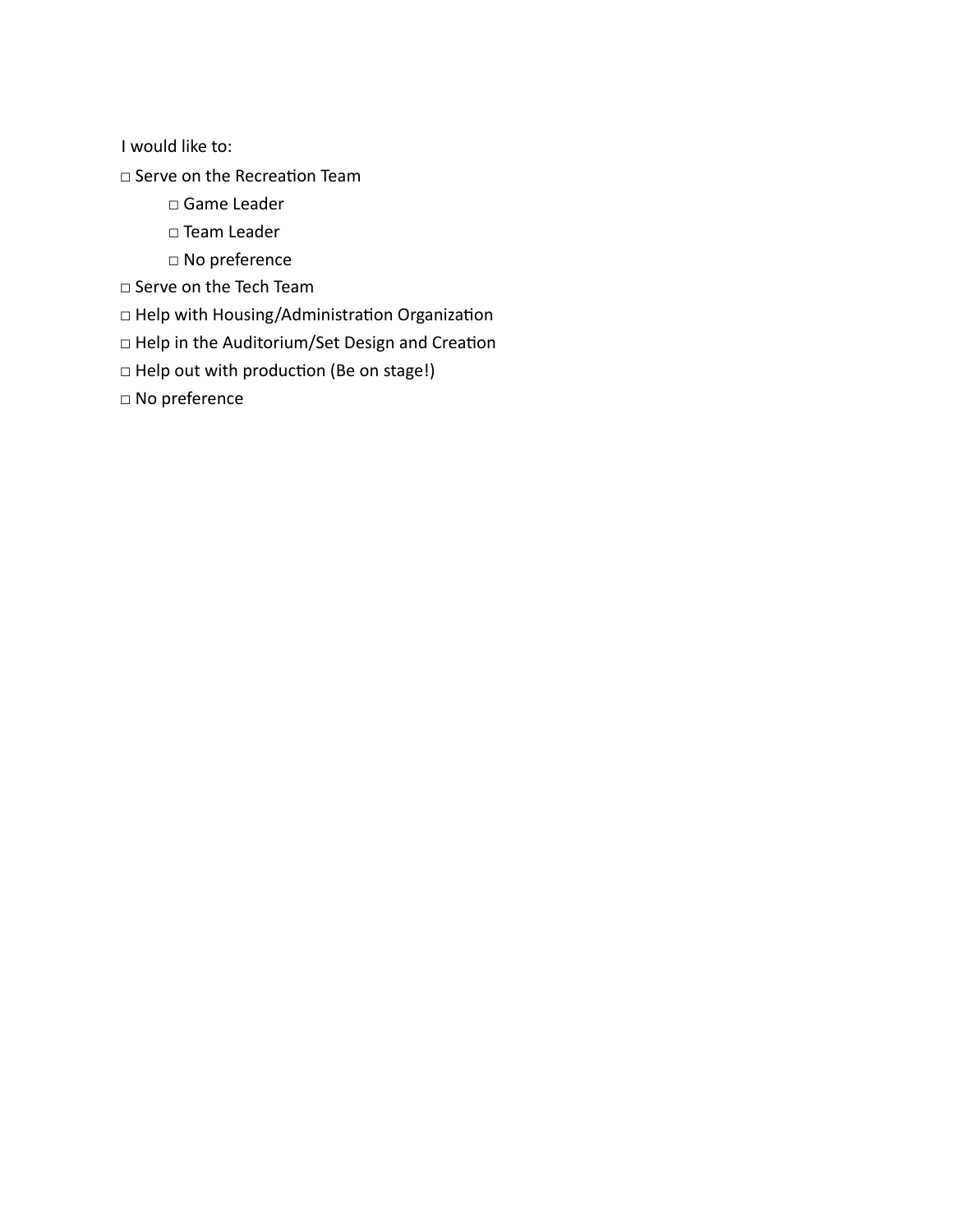#### The Great Escape Midwest 2022

1) If you are accepted onto Work Crew, what are some skills that you have that will benefit the campers, other work crew members, and camp as a whole?

2) How do you handle pressure? When the pressure is really on, how do you need to be supported the most?

3) Describe a spiritual leader/role model in your life. What qualities do they have that you admire? How could you emulate those qualities during your time at Great Escape?

4) What is one area of personal growth that you are currently focusing on?

5) Describe what being a Christian means to you.

6) What is the "wildest" place you have ever been to?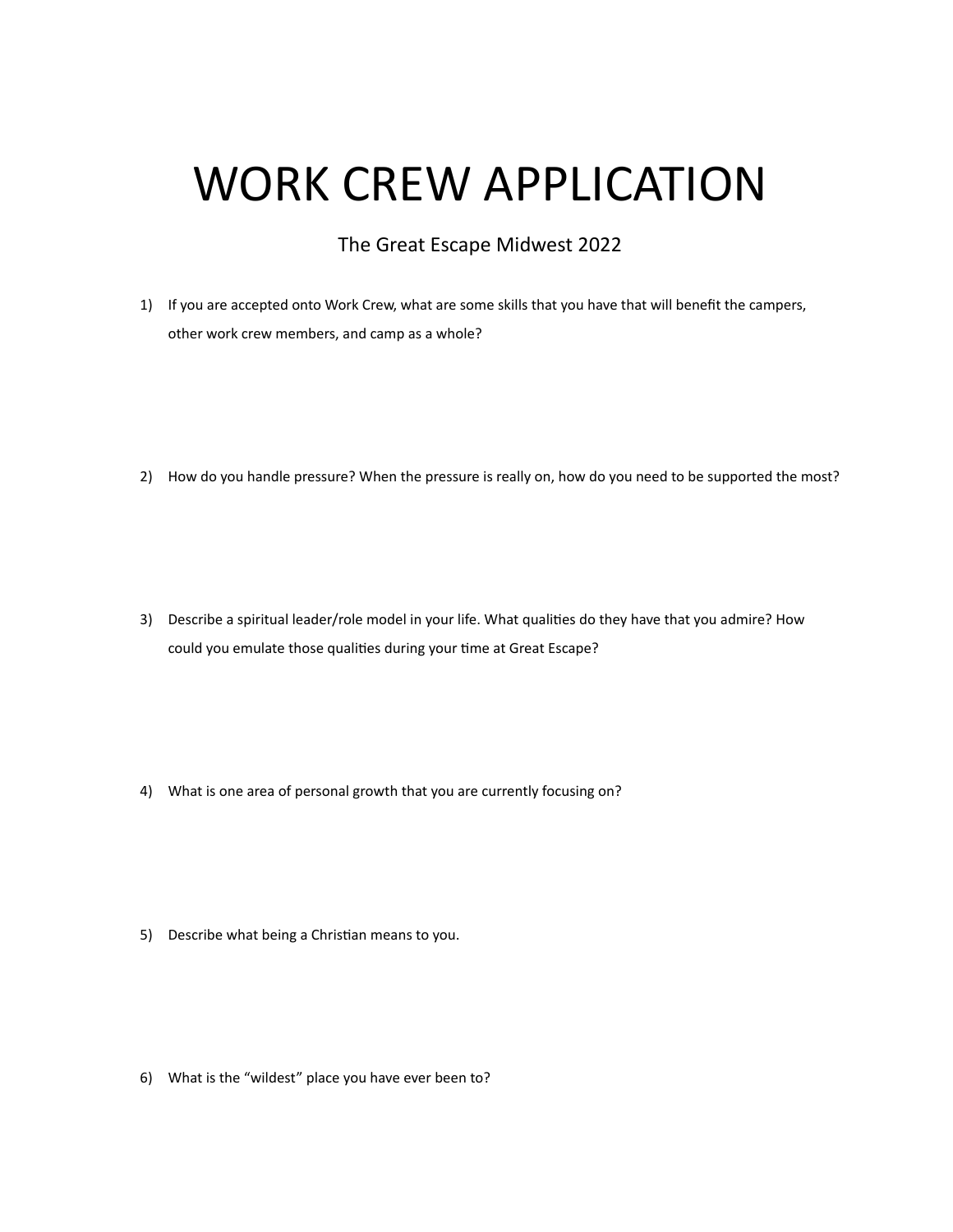The Great Escape Midwest 2022

1. Carefully read, initial, and sign the "Work Crew Prerequisites."

2. If you are under 18 years of age, have a parent or guardian read and sign the "Work Crew Prerequisites" to acknowledge their responsibility.

3. Give your reference form to a **pastor** or **youth pastor**. This is the ONLY form that may be emailed separately, but still needs to be received by **April 15th**.

4. Due to the nature of COVID-19, we will be requesting that work crew members pay a fee of \$300. We understand that this may not be feasible for everyone. If that is the case, please feel free to reach out to Brenn or Drew or any of the directors and we can figure something out together!

5. Attached, you will find the COVID-19 requirements for Work Crew applicants. If you have any questions regarding the requirements, please let us know!

6. Please submit your completed application, including information sheet, written interview, and "Work Crew Prerequisites" by April 15, 2022. **Late applications will NOT be accepted**. Applications must be emailed to BOTH brennlanham@gmail.com and dmcmillen10@gmail.com.

We hope to make all selections by mid-May. Please feel free to contact us with any questions!

Brenn Lanham Drew McMillen (317)-478-3216 (262)-339-1568 [brennlanham@gmail.com](mailto:brennlanham@gmail.com) dmcmillen10@gmail.com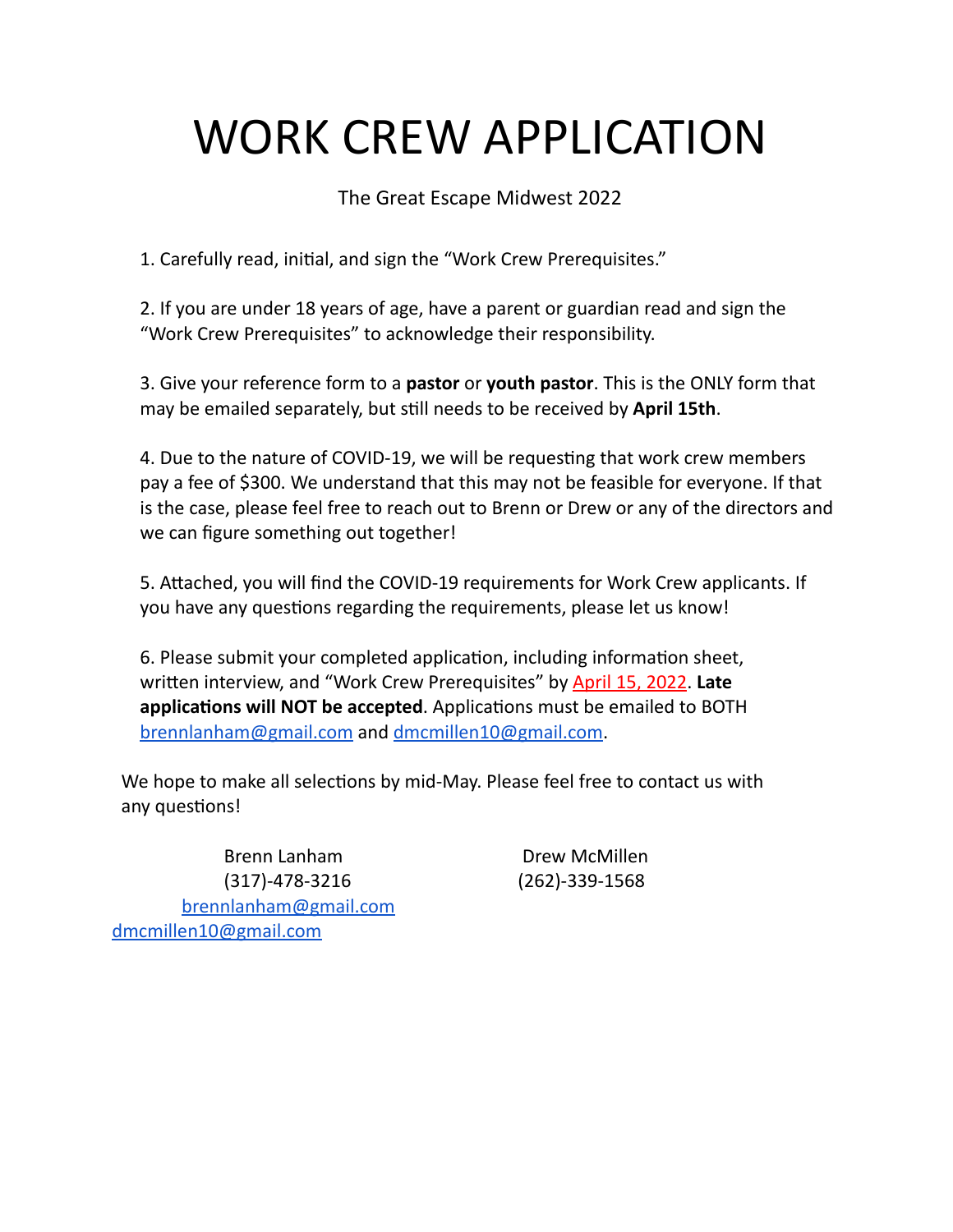### WORK CREW PREREQUISITES

Please read and initial the items below after careful observance of each one.

\_\_\_\_\_\_I acknowledge that Jesus is Lord, and I have a personal relationship with Him.

\_\_\_\_\_\_\_I am committed toward growing and maturing in my relationship with God through personal study, prayer, worship and active attendance at church.

\_\_\_\_\_\_\_I am committed to choices and a lifestyle that are both Godly and "above reproach," knowing that my lifestyle is a model for the students at Great Escape.

\_\_\_\_\_\_\_I have discussed this opportunity with my parents and they have given their consent for me to apply for a position on Work Crew.

\_\_\_\_\_\_\_I agree to adhere to the guidelines set by the Work Crew directors regarding Work Crew relationships.

\_\_\_\_\_\_\_I agree to abide by the discipline of no smoking, drinking alcohol, or using illicit drugs.

\_\_\_\_\_\_I agree that if, after careful consideration, the Work Crew directors and the Great Escape Midwest Planning Team determine that my behavior necessitates my removal from Work Crew, I (or my parents) will be financially responsible for my immediate transportation home.

| Work Crew Signed: | Parent Signed: |
|-------------------|----------------|
| Date:             | Date:          |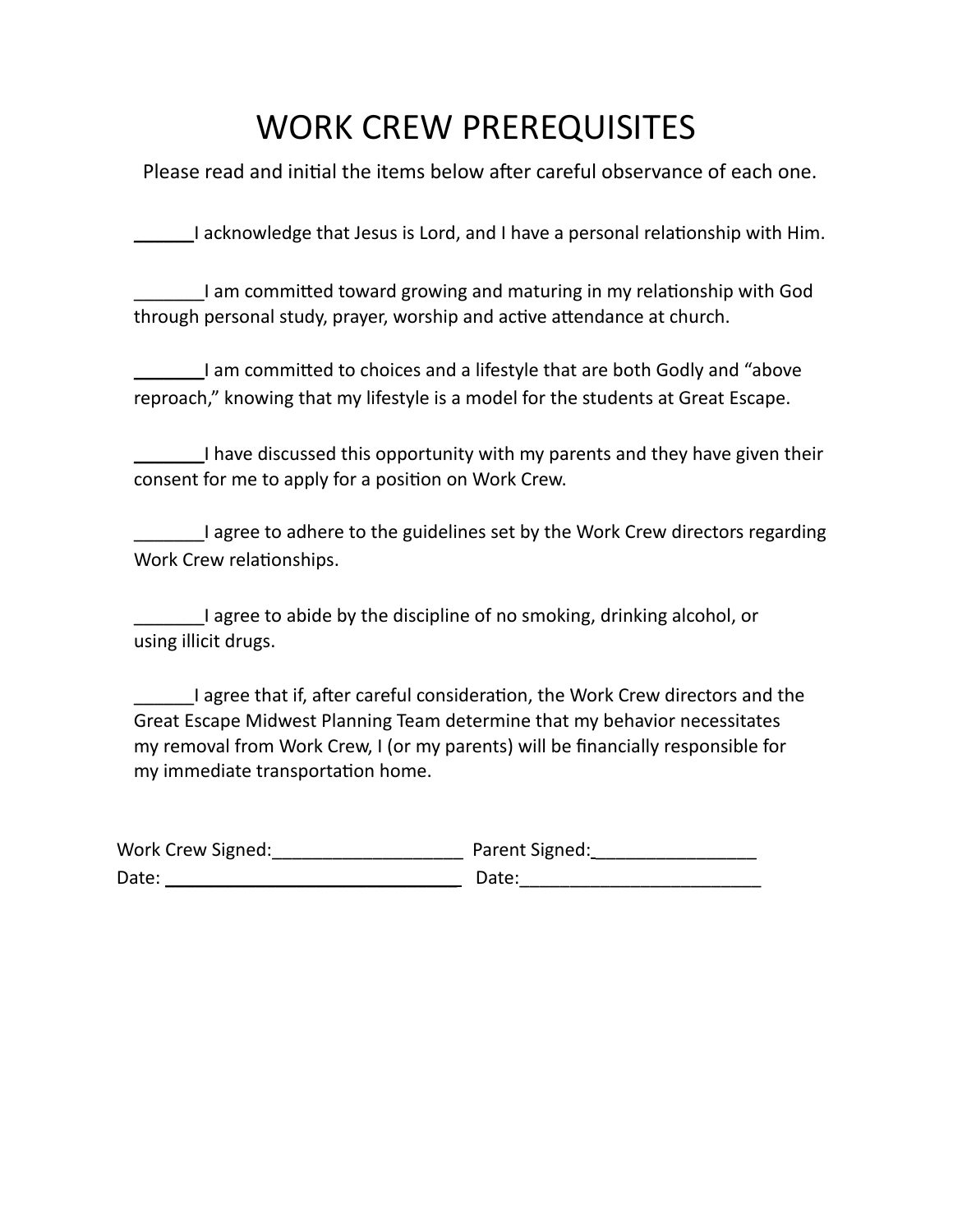## WORK CREW REFERENCE

To be filled out by a **pastor** or **youth pastor.**

*References, we ask you to please be as transparent and honest as possible; we value your input as we choose our Work Crew. Comments are highly encouraged!*

**Student's name:** 

**Your name and position:** 

**Your phone:**

**Your email:** 

Please complete the following with "1" being poor and "5" being excellent.

#### **Applicant's willingness to serve:**

| $\mathbf{1}$                          | $\overline{2}$ | 3 | 4              | 5 |
|---------------------------------------|----------------|---|----------------|---|
| Comments:                             |                |   |                |   |
|                                       |                |   |                |   |
|                                       |                |   |                |   |
| Applicant's work ethic:               |                |   |                |   |
| $\mathbf 1$                           | $\overline{2}$ | 3 | $\overline{a}$ | 5 |
| Comments:                             |                |   |                |   |
|                                       |                |   |                |   |
|                                       |                |   |                |   |
| <b>Applicant's passion for Jesus:</b> |                |   |                |   |
| $\mathbf{1}$                          | $\overline{2}$ | 3 | $\overline{4}$ | 5 |
| Comments:                             |                |   |                |   |